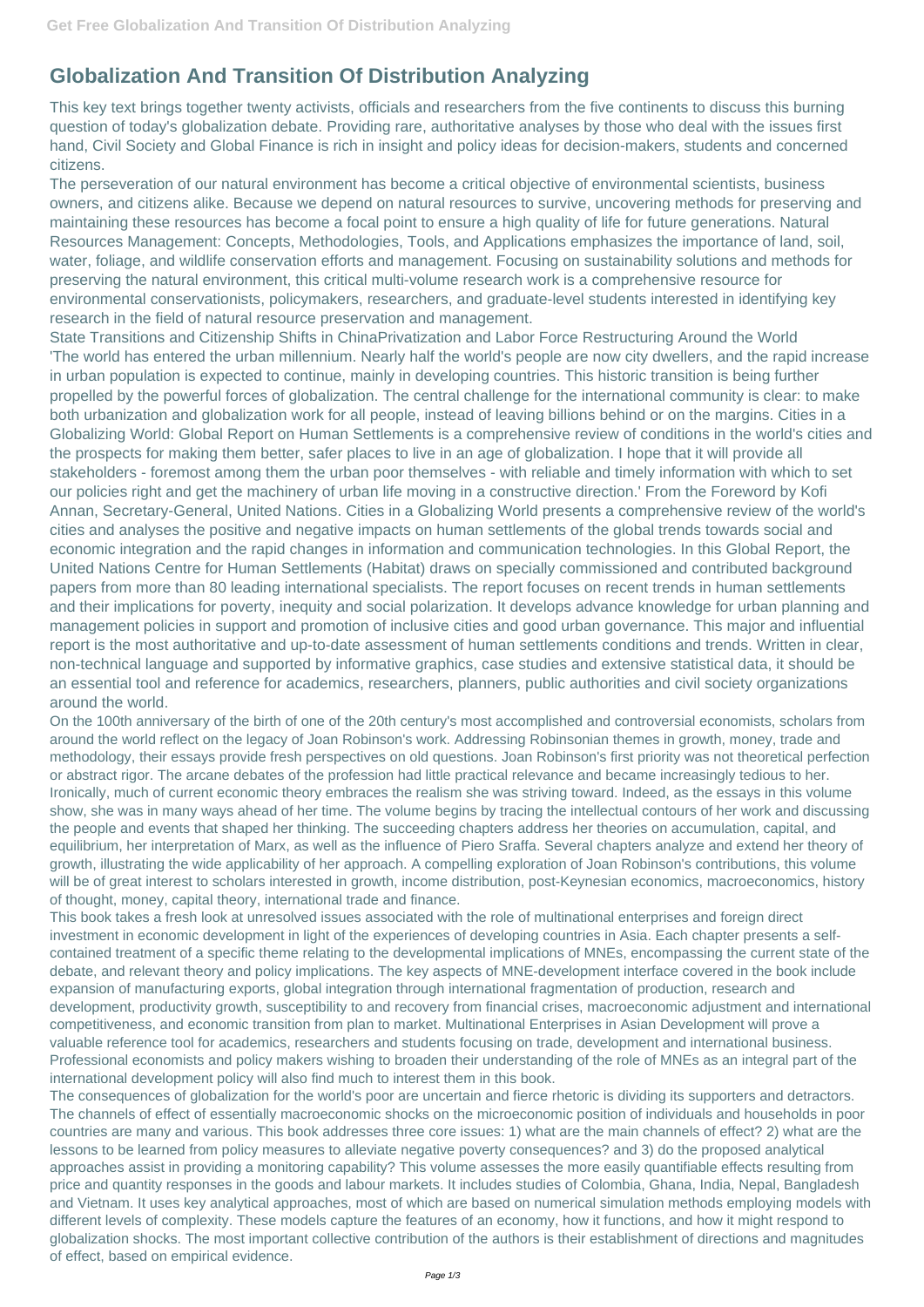Written by a diverse group of scholars and practitioners from Latin America, the US and Europe and taking into consideration the recent global financial crisis,the book offers a multifaceted insight into the expectations as well as the possible threats related to Latin America's incorporation into the sphere of global interconnectedness.

This provocative volume takes an international, multidisciplinary approach to understanding globalization and assessing its economic, social, and environmental effects. Representing the Global North and South, it addresses important debates stemming from recent political events in the U.S. and U.K., the continuing rise of information technology, and the constant struggle between corporate interests and the health of the planet.The human outcomes of world human rights challenges are considered in the ongoing global narratives of migrants, refugees, and disabled persons, as well as possibilities for greater social equity and integration.This expert synthesis takes critical steps to reshape the concept of globalization from an amorphous mass of objectives and initiatives to a forward-looking model of clarity and balance. Included in the coverage: Globalization and migration: is there a borderless world A comparative assessment of climate policies of top emitters. Neoprotectionism in the age of Brexit and Trump. Working inclusively and redefining social valorization in the globalized world. Understanding the strategy of M&As in the globalized perspective. Reappraisal of social enterprise in a globalized world. Revisiting Globalism will be of particular interest to those in the academic field and the statutory and nonprofit sectors whose work deals with teaching social sciences in higher education settings.

\* Uses historical analysis to trace the conjunction of trade, environment, and culture \* Features case studies collected by the Trade Environment Database Project Exploring the Gaps observes how the growing tensions between economic, ecological, and social factors threaten the ability to make trade and cultural exchanges work to benefit people and the world around them. Lee's strong argument provides a blueprint to meet the challenges of reintegration at global and local levels.

This book presents research, analysis, and reflections on the major issues of Guatemalan development and democracy: the role of the military, the involvement of Mayan communities in national development, the possible emergence of more inclusive political institutions and the roles of international forces and agencies in Guatemalan social change. The chapters in this book are written by some of the most prominent scholars and public policy experts from Guatemala and the United States.

This book aims to examine the effects of globalization and economic and political transformations in those parts of the world which are now regularly referred to as 'emerging regions'. These are Latin America and the Caribbean, East Central Europe and the former Soviet Union and East Asia. This book breaks new ground in three areas. First of all it develops a critique of the use of the term "emerging regions" for geographers and social scientists and relates this to world-systems theory. Secondly, it explores the development trajectories and challenges of countries in this so-called emerging world, countries that will be crucial to the evolution of the world economy in the twenty-first century. Thirdly, it compares and contrasts the pathways of both economic and political change in the three world regions under focus. This is a unique approach in terms of books published in both geography and the social sciences. Within the context of the three world regions, the book combines historical and contemporary analysis of the evolving world-system. In these regions we are concerned to understand the historical expansion and extension of capitalism and how its contemporary forms of production, exchange and regulation are evolving. The authors believe that at the present time these processes have produced 'alternative capitalisms' - economic and associated developments which, while assuredly capitalist, differ in various ways from those typical of the capitalist West or 'core economies' of North America and Western Europe.

China has achieved remarkable, sustained economic growth under the policies of 'reform and opening up' put into place since the late 1970s. China's industrial policies have nurtured a large group of firms with high profits and a high market capitalisation. However, few people in the West can name a single Chinese firm. During the modern era of capitalist globalisation firms from the high income countries have spread their business systems across the world. This has presented a profound challenge for industrial policy in developing countries, including even China, the world's second largest economy. China is unique among large latecomer developing countries in having reached the position of being a huge, fast-growing economy, with a tremendous impact on the rest of the world, but lacking a substantial group of globally competitive firms. This volume explores this paradox. Fully understanding the industrial policy challenge that the era of capitalist globalisation has produced for China is essential for harmonious international relations.

Like the ancient Roman god Janus, globalization has two faces, one benign and the other malign. In this comprehensive and authoritative book, Dilip K. Das fills a gap in the literature by examining both aspects of the contemporary phase of economic globalization. Because globalization has had both welfare-enhancing, propitious consequences as well as detrimental ones, it has become an acutely contentious subject matter among both scholarly and public policy-making communities. Contemporary globalization cannot be studied without a balanced treatment of both facets. The author provides precisely that, covering large thematic areas of the global economy and globalization through the channels of trade, financial flows, attention to newly emerging trends as well as historical perspective. Neither overly technical nor highly model-oriented, this accessible book will be of great interest to scholars, students and other readers interested in a broad and balanced view of globalization.

This two-volume work provides a comprehensive overview of the Belt and Road Initiative, examining its impact on

economic growth, trade, financial systems and international relations. Weaving theory with real-world examples, Joshua makes an important contribution to the understanding of how the Global Economy is being shaped through these developments. In this first volume, Joshua focuses on the implications of different economic policies on trade and economic development. In addition, this volume reviews the history of the Belt and Road Initiative and analyses the needed infrastructure to enhance economic development and promote both regional and international trade. What will become of today's young people? Will they be supportive of the world they live in? Or are they perhaps doomed to be criminal drop-outs? This book investigates to what extent different and contradictory trends of social modernization and economic progress determine the biographical development and social integration of young people in different countries and world regions. The book looks at the role young people themselves can play in the future, either as constructive social actors or as a problematic and partly excluded group, unable to face the challenges of a permanently changing world. It examines youth transition from education to work; patterns of vulnerability and the processes of social inclusion/exclusion; political participation, exclusion, and instrumentalization; youth cultures and new technologies; and regional research networks, governance, and supra-national youth policy. Some critics of privatization argue that poor labor force restructuring is a key concern and that governments should